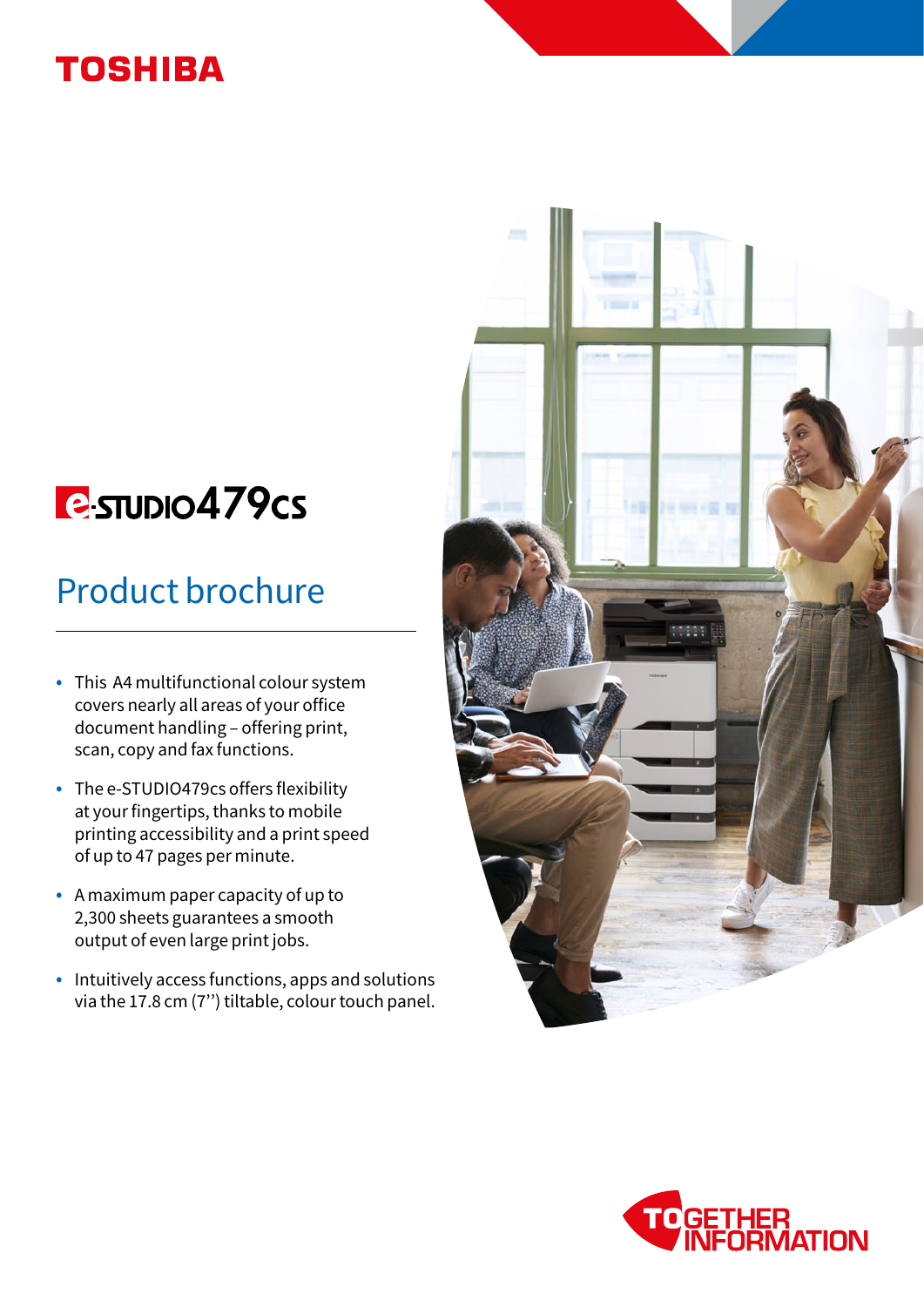## Efficiency is key

Take advantage of all that e-STUDIO479cs has to offer, especially the print speed of up to 47 pages per minute. Efficiency is key to the design of this A4 colour system. A first print output time of 5.5/5 seconds for colour/monochrome ensures swift print jobs, making this device an asset to your business or workgroup.

A clever range of options and solutions allows this device to be individually configured and expanded to fit your evolving business requirements. Including technology that ensures it can easily be integrated into your existing print fleet, helping to optimise your document workflow. Via the tiltable colour touch panel, it has never been easier to access functions and apps – all with just a swipe of a finger.

Whether you are printing text, graphics or images, the print quality delivers outstanding colour documents. Last but not least, standard duplex printing and energy-save modes help save valuable resources and long-life consumables guarantee a care-free ownership.



## Configuration

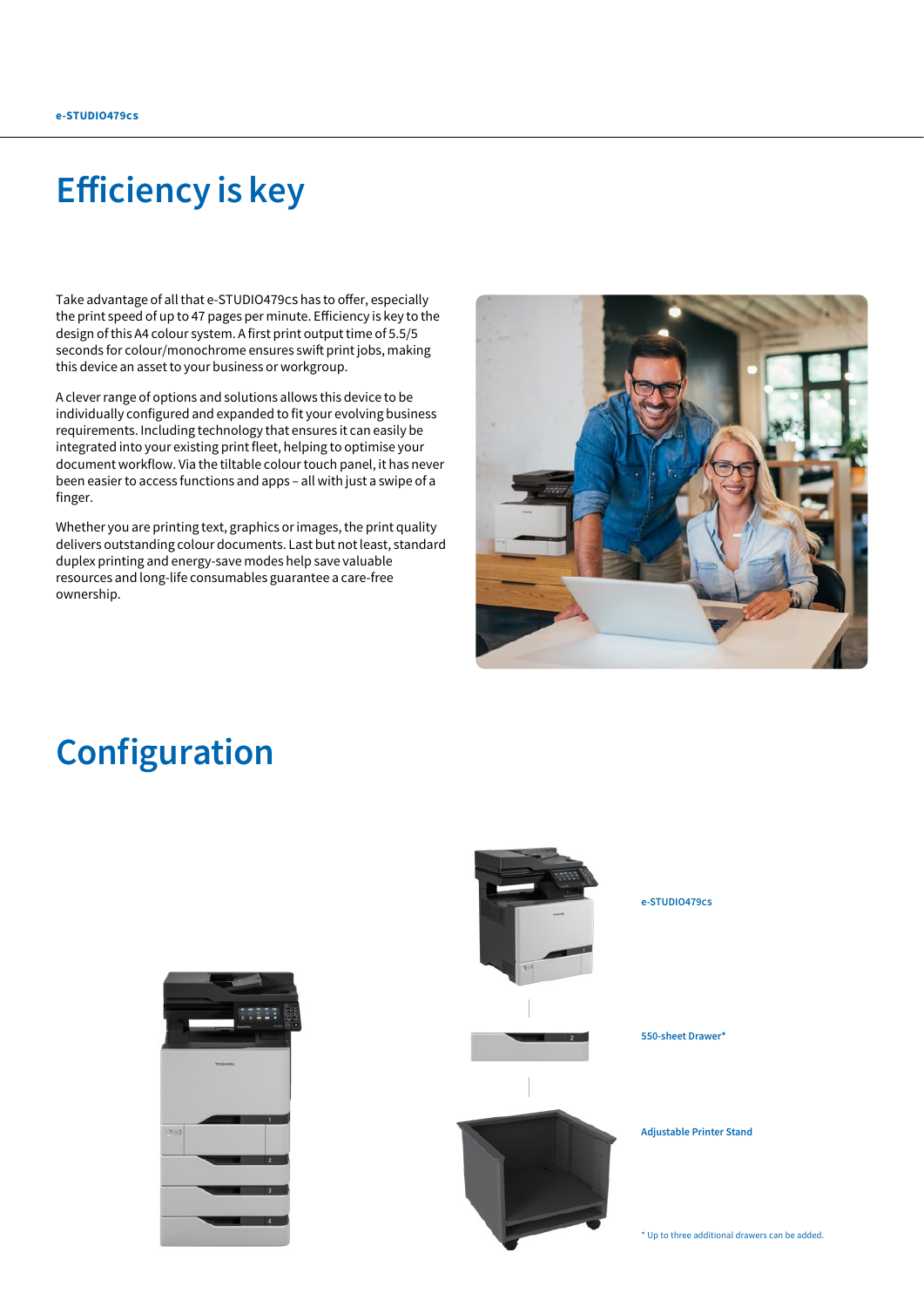# Specifications

#### General

| <b>Print Speed</b>             | 47 ppm                                                                                                                                                                 |
|--------------------------------|------------------------------------------------------------------------------------------------------------------------------------------------------------------------|
| Warm-up Time                   | ~14 seconds (from sleep mode)                                                                                                                                          |
| Paper Size & Weight            | Cassette: A6-A4/custom, 60-105 $g/m^2$<br>(special up to 218 $g/m^2$ )<br>Bypass: 76 x127 mm - 216 x 356 mm, 60-105 g/m <sup>2</sup> (spe-<br>cial up to 218 $g/m^2$ ) |
| <b>Paper Capacity</b>          | Cassette: 1x 550 sheets<br>Bypass: 1x 100 sheets<br>Max.: 2,300 sheets                                                                                                 |
| <b>Inner Output Tray</b>       | 300-sheet capacity                                                                                                                                                     |
| <b>Automatic Duplex</b>        | A4/custom, 52-120 $g/m^2$                                                                                                                                              |
| <b>Control Panel</b>           | 17.8 cm (7") colour touch panel (tiltable)                                                                                                                             |
| Memory                         | Standard: 2 GB, Max.: 4 GB, 500 GB+ HDD                                                                                                                                |
| Interface                      | 10Base-T/100Base-TX/1000Base-T (incl. IPv6),<br>High Speed USB 2.0, WLAN <sup>1)</sup> (IEEE802.11a/b/g/n)<br>w/NFC                                                    |
| <b>Dimensions &amp; Weight</b> | 505 x 533 x 648 mm (W x D x H), ~ 44.8 kg                                                                                                                              |
| <b>Initial Consumables</b>     | Starter Toner and Imaging Unit                                                                                                                                         |
|                                |                                                                                                                                                                        |

#### **Copy**

| Resolution                    | Max. 600 x 600 dpi                                  |
|-------------------------------|-----------------------------------------------------|
| <b>First Copy Output Time</b> | Colour/monochrome: ~ 7/6.5 seconds                  |
| Zoom                          | 25-400%                                             |
| <b>Copy Modes</b>             | Text, Text/Photo, Photo, Graphics                   |
| <b>Copy Functions</b>         | Multiple pages per copy, Margin shift, ID Card copy |

#### Fax

| Communication               | Super G3                                                                       |
|-----------------------------|--------------------------------------------------------------------------------|
| <b>Transmission Speed</b>   | $\sim$ 3 seconds per page                                                      |
| Compression                 | JBIG, JBIG2, MMR, MR, MH, JPEG                                                 |
| <b>Fax Functions</b>        | Colour fax, Speed dial (up to 500 destinations), Group<br>dialing, Network fax |
| <b>Incoming Fax Routing</b> | To shared folders, E-Mail                                                      |

### System & Security

| <b>System Features</b> | Energy saving modes, Automatic toner saturation/<br>colour calibration, Remote user interface                                                                                   |
|------------------------|---------------------------------------------------------------------------------------------------------------------------------------------------------------------------------|
| Accounting & Security  | Private print, Port filter, Support of SNMPv3,<br>SSL and IPsec protocols, 802.1x authentication <sup>1)</sup> ,<br>Operator panel lock, Manual and scheduled hard disk<br>wipe |

### **Options**

| 550-sheet Drawer                | 550-sheet capacity,                                                  |
|---------------------------------|----------------------------------------------------------------------|
|                                 | A6-A4, 60-105 g/m <sup>2</sup> (special up to 218 g/m <sup>2</sup> ) |
| <b>Adjustable Printer Stand</b> |                                                                      |
| <b>Memory Expansion (2 GB)</b>  |                                                                      |
| <b>User Flash Memory</b>        |                                                                      |
| <b>Wireless LAN Module</b>      |                                                                      |
| <b>Serial Interface Card</b>    |                                                                      |
| <b>Parallel Interface Card</b>  |                                                                      |
| <b>Forms &amp; Barcode Card</b> |                                                                      |
| <b>PRESCRIBE Card</b>           |                                                                      |
| <b>IPDS Card</b>                |                                                                      |
| <b>Security Element</b>         |                                                                      |

<sup>1)</sup> Optional

| Works with              |  |
|-------------------------|--|
| <b>D</b> Apple AirPrint |  |



### Print

| Resolution                          | Max. 1,200 x 1,200 dpi                                                                                                                                                         |
|-------------------------------------|--------------------------------------------------------------------------------------------------------------------------------------------------------------------------------|
| <b>First Print Output Time</b>      | Colour/monochrome: ~ 5.5/5 seconds                                                                                                                                             |
| <b>Page Description</b><br>Language | PCL 5, PLC 6 emulation, PostScript 3 and<br>PDF v1.7 emulation, XPS, PPDS                                                                                                      |
| <b>Supported Systems</b>            | Windows 10/8/8.1/7, Server 2012/Server 2008<br>(32/64 bit), Windows Server 2012 R2/Server 2008 R2 (64<br>bit), Mac OS X 10.6-10.11, Linux/Unix, Novell NetWare,<br>Citrix, SAP |
| <b>Mobile Printing</b>              | AirPrint, Mopria Print Service                                                                                                                                                 |
| <b>Print Functions</b>              | Universal printer driver, Print from USB, Print from<br>SharePoint <sup>1)</sup> , Multiple pages per sheet, Envelope<br>printing                                              |

#### Scan

| <b>Resolution</b>      | Colour: max. 300 x 300 dpi (TWAIN scan: 600 x 600 dpi)<br>Monochrome: max. 600 x 600 dpi                                                                        |
|------------------------|-----------------------------------------------------------------------------------------------------------------------------------------------------------------|
| <b>Scan Speed</b>      | Express scan on:<br>Simplex: colour/monochrome 56/56 ipm (300/600 dpi)<br>Duplex: colour/monochrome 26/26 ipm (300/600 dpi)                                     |
| <b>Document Feeder</b> | Simplex/duplex: 50 sheets,<br>A6-A4/custom, 60-120 $g/m^2$                                                                                                      |
| <b>File Formats</b>    | TIFF, JPEG, PDF, Secure PDF, XPS                                                                                                                                |
| <b>Scan Functions</b>  | WS Scan, Scan to E-Mail, Scan to USB, Scan to File, Scan<br>to SharePoint <sup>1)</sup> , Scan preview, e-STUDIO Scan, TWAIN,<br>embedded OCR for e-STUDIO479CS |